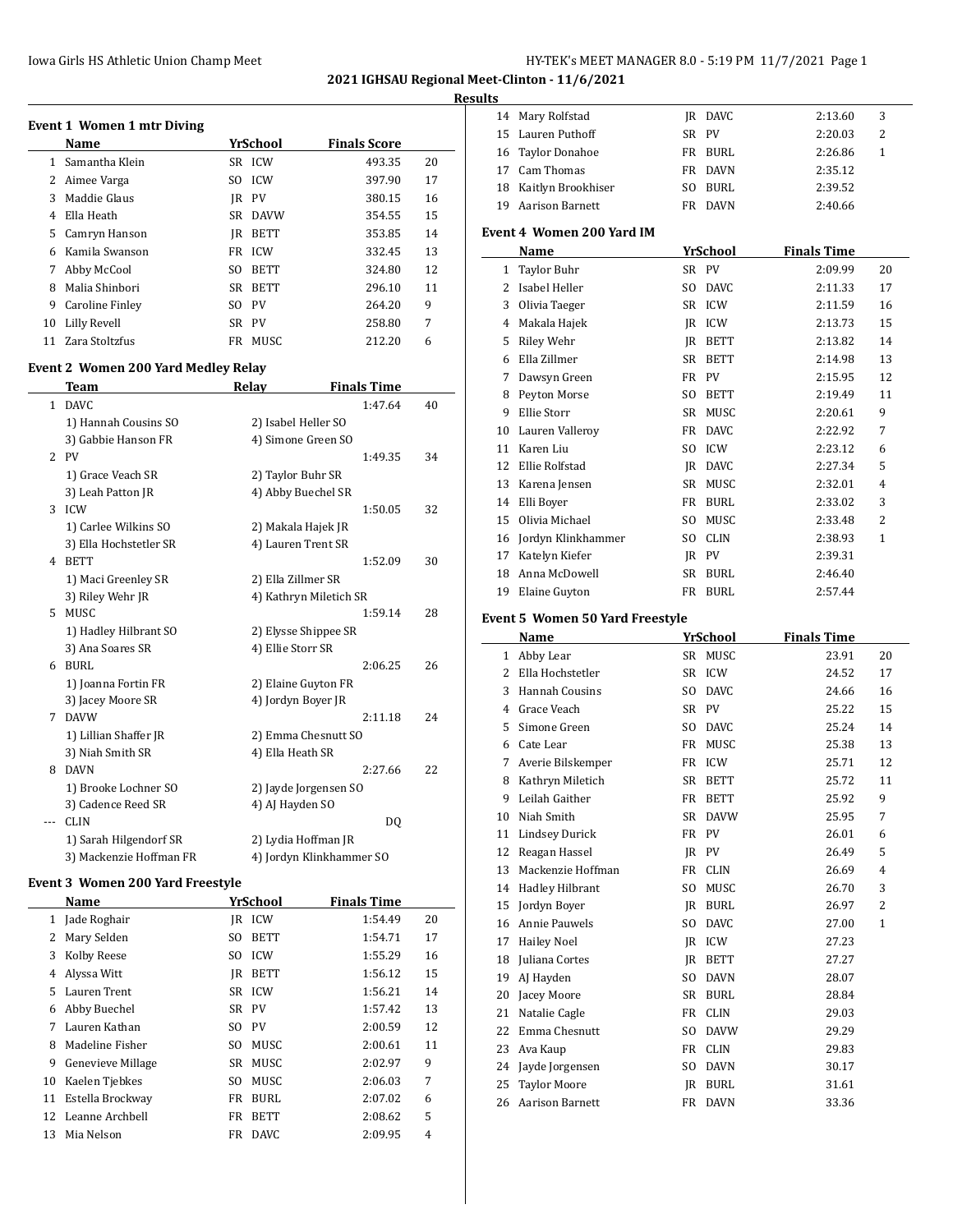| HY-TEK's MEET MANAGER 8.0 - 5:19 PM 11/7/2021 Page 2 |  |
|------------------------------------------------------|--|
|------------------------------------------------------|--|

**2021 IGHSAU Regional Meet-Clinton - 11/6/2021**

**Results**

|              | Name                                    |           | <b>YrSchool</b> | <b>Finals Time</b> |                         |
|--------------|-----------------------------------------|-----------|-----------------|--------------------|-------------------------|
| $\mathbf{1}$ | <b>Scarlet Martin</b>                   |           | SR ICW          | 54.72              | 20                      |
| 2            | Ella Hochstetler                        | SR        | <b>ICW</b>      | 57.99              | 17                      |
| 3            | Alyssa Witt                             | JR        | <b>BETT</b>     | 58.98              | 16                      |
| 4            | Riley Wehr                              | JR        | <b>BETT</b>     | 1:00.15            | 15                      |
| 5            | Ellen Tews                              | JR        | PV              | 1:00.41            | 14                      |
| 6            | Maci Greenley                           | SR        | <b>BETT</b>     | 1:00.46            | 13                      |
| 7            | Gabbie Hanson                           | FR        | <b>DAVC</b>     | 1:00.91            | 12                      |
| 8            | Dawsyn Green                            | FR        | <b>PV</b>       | 1:01.04            | 11                      |
| 9            | Karen Liu                               | SO.       | <b>ICW</b>      | 1:01.43            | 9                       |
| 10           | Leah Patton                             | JR        | PV              | 1:01.85            | 7                       |
| 11           | Madeline Fisher                         | SO.       | MUSC            | 1:02.75            | 6                       |
| 12           | Lauren Valleroy                         | FR        | <b>DAVC</b>     | 1:05.19            | 5                       |
| 13           | Elli Boyer                              | FR        | <b>BURL</b>     | 1:08.50            | 4                       |
| 14           | Ava Boyer                               | FR        | MUSC            | 1:09.13            | 3                       |
| 15           | Mackenzie Hoffman                       | FR        | <b>CLIN</b>     | 1:11.68            | 2                       |
| 16           | Aubrey Sneddon                          | SR        | MUSC            | 1:12.98            | 1                       |
|              |                                         |           |                 |                    |                         |
| 17           | Jacey Moore                             | SR        | <b>BURL</b>     | 1:13.15            |                         |
| 18           | Alexa Valleroy                          | SR        | <b>DAVC</b>     | 1:17.68            |                         |
| ---          | <b>Taylor Moore</b>                     | <b>JR</b> | <b>BURL</b>     | DQ                 |                         |
|              | Event 7 Women 100 Yard Freestyle        |           |                 |                    |                         |
|              | Name                                    |           | YrSchool        | <b>Finals Time</b> |                         |
| $\mathbf{1}$ | Abby Lear                               | SR        | MUSC            | 52.30              | 20                      |
| 2            | Mary Selden                             | SO.       | <b>BETT</b>     | 52.69              | 17                      |
| 3            | Olivia Taeger                           | SR        | ICW             | 53.08              | 16                      |
| 4            | Abby Selden                             | SO.       | <b>BETT</b>     | 54.74              | 15                      |
| 5            | Makala Hajek                            | JR        | <b>ICW</b>      | 55.01              | 14                      |
| 6            | Simone Green                            | SO.       | <b>DAVC</b>     | 55.06              | 13                      |
| 7            | Cate Lear                               | FR        | MUSC            | 56.32              | 12                      |
| 8            | Leilah Gaither                          | FR        | <b>BETT</b>     | 56.86              | 11                      |
| 9            | Savanah Smith                           | FR        | PV              | 57.16              | 9                       |
| 10           | Lillian Shaffer                         | JR        | <b>DAVW</b>     | 57.80              | 7                       |
| 11           | Carlee Wolf                             | SR        | PV              | 58.65              | 6                       |
| 12           | <b>Lindsey Durick</b>                   | FR        | <b>PV</b>       | 58.67              | 5                       |
| 13           | <b>Hailey Noel</b>                      | JR        | <b>ICW</b>      | 58.78              | 4                       |
| 14           | Ana Soares                              | SR        | MUSC            | 59.53              | 3                       |
|              | 15 Ellie Rolfstad                       |           | JR DAVC         | 59.88              | $\overline{\mathbf{c}}$ |
|              | 16 Mary Rolfstad                        |           | JR DAVC         | 1:00.53            | 1                       |
| 17           | Jordyn Klinkhammer                      | SO.       | <b>CLIN</b>     | 1:01.70            |                         |
| 18           | Niah Smith                              | SR        | <b>DAVW</b>     | 1:01.98            |                         |
| 19           | Sarah Hilgendorf                        |           | SR CLIN         | 1:03.55            |                         |
| 20           | Lauren McDowell                         | SO        | <b>BURL</b>     | 1:04.17            |                         |
| 21           | Anna McDowell                           | SR        | <b>BURL</b>     | 1:04.18            |                         |
| 22           |                                         |           |                 |                    |                         |
|              | Claire Unke                             | SO.       | <b>CLIN</b>     | 1:06.12            |                         |
| 23           | Emma Chesnutt                           | SO.       | <b>DAVW</b>     | 1:06.36            |                         |
| 24           | Cam Thomas                              | FR        | DAVN            | 1:11.35            |                         |
| 25           | Brooke Lochner                          | SO.       | <b>DAVN</b>     | 1:14.06            |                         |
|              | 26 Cadence Reed                         | SR        | DAVN            | 1:17.26            |                         |
| ---          | Estella Brockway                        | FR        | BURL            | DQ                 |                         |
|              | <b>Event 8 Women 500 Yard Freestyle</b> |           |                 |                    |                         |
|              |                                         |           |                 |                    |                         |
|              | Name                                    |           | <u>YrSchool</u> | <b>Finals Time</b> |                         |

2 Kolby Reese SO ICW 5:09.09 17 Lauren Trent SR ICW 5:09.60 16 Lauren Kathan SO PV 5:22.12 15

| s  |                    |     |             |         |    |
|----|--------------------|-----|-------------|---------|----|
| 5  | Abby Buechel       |     | SR PV       | 5:22.53 | 14 |
| 6  | Cait Quinn         |     | FR PV       | 5:22.82 | 13 |
| 7  | Katie Ripley       | SR  | <b>BETT</b> | 5:24.48 | 12 |
| 8  | Peyton Morse       | SO. | <b>BETT</b> | 5:31.06 | 11 |
| 9  | Kathryn Miletich   | SR  | <b>BETT</b> | 5:33.30 | 9  |
| 10 | Genevieve Millage  | SR  | MUSC        | 5:35.72 | 7  |
| 11 | Kaelen Tiebkes     | SO. | MUSC        | 5:39.72 | 6  |
| 12 | Mia Nelson         | FR  | <b>DAVC</b> | 5:48.15 | 5  |
| 13 | Olivia Michael     | SO. | MUSC        | 5:54.98 | 4  |
| 14 | Lydia Hoffman      | IR  | <b>CLIN</b> | 6:01.48 | 3  |
| 15 | Lillie Ferch       | SR  | <b>DAVC</b> | 6:01.71 | 2  |
| 16 | Elle Dostalek      | IR  | <b>BURL</b> | 6:38.51 | 1  |
| 17 | AJ Hayden          | SO. | <b>DAVN</b> | 6:38.69 |    |
| 18 | Kaitlyn Brookhiser | SO. | <b>BURL</b> | 7:18.55 |    |
| 19 | Joanna Fortin      | FR  | BURL        | 7:49.96 |    |

# **Event 9 Women 200 Yard Freestyle Relay**

|              | <b>Team</b>             | <b>Relay</b>             | <b>Finals Time</b> |    |
|--------------|-------------------------|--------------------------|--------------------|----|
| $\mathbf{1}$ | ICW                     |                          | 1:37.14            | 40 |
|              | 1) Ella Hochstetler SR  | 2) Olivia Taeger SR      |                    |    |
|              | 3) Jade Roghair JR      | 4) Scarlet Martin SR     |                    |    |
| 2            | <b>BETT</b>             |                          | 1:38.83            | 34 |
|              | 1) Alyssa Witt JR       | 2) Kathryn Miletich SR   |                    |    |
|              | 3) Abby Selden SO       | 4) Mary Selden SO        |                    |    |
| 3            | DAVC                    |                          | 1:39.63            | 32 |
|              | 1) Hannah Cousins SO    | 2) Simone Green SO       |                    |    |
|              | 3) Isabel Heller SO     | 4) Lauren Valleroy FR    |                    |    |
| 4            | MUSC                    |                          | 1:39.64            | 30 |
|              | 1) Madeline Fisher SO   | 2) Abby Lear SR          |                    |    |
|              | 3) Cate Lear FR         | 4) Elysse Shippee SR     |                    |    |
|              | 5 PV                    |                          | 1:43.63            | 28 |
|              | 1) Grace Veach SR       | 2) Savanah Smith FR      |                    |    |
|              | 3) Lindsey Durick FR    | 4) Ellen Tews JR         |                    |    |
|              | 6 CLIN                  |                          | 1:50.13            | 26 |
|              | 1) Mackenzie Hoffman FR | 2) Lydia Hoffman JR      |                    |    |
|              | 3) Claire Unke SO       | 4) Jordyn Klinkhammer SO |                    |    |
| 7            | <b>DAVW</b>             |                          | 1:54.43            | 24 |
|              | 1) Lillian Shaffer JR   | 2) Emma Chesnutt SO      |                    |    |
|              | 3) Ella Heath SR        | 4) Niah Smith SR         |                    |    |
| 8            | <b>DAVN</b>             |                          | 2:04.97            | 22 |
|              | 1) AJ Hayden SO         | 2) Cam Thomas FR         |                    |    |
|              | 3) Aarison Barnett FR   | 4) Jayde Jorgensen SO    |                    |    |
| $---$        | <b>BURL</b>             |                          | DQ                 |    |
|              | 1) Elli Boyer FR        | 2) Lauren McDowell SO    |                    |    |
|              | 3) Estella Brockway FR  | 4) Jordyn Boyer JR       |                    |    |

## **Event 10 Women 100 Yard Backstroke**

 $\overline{a}$ 

|    | Name            |       | YrSchool      | <b>Finals Time</b> |    |
|----|-----------------|-------|---------------|--------------------|----|
|    | Scarlet Martin  |       | SR ICW        | 55.76              | 20 |
|    | Hannah Cousins  | SO.   | DAVC.         | 58.48              | 17 |
| 3. | Carlee Wilkins  | SO.   | <b>ICW</b>    | 59.23              | 16 |
| 4  | Maci Greenley   | SR.   | <b>BETT</b>   | 1:00.14            | 15 |
| 5. | Grace Veach     | SR PV |               | 1:00.28            | 14 |
| 6. | Gabbie Hanson   |       | FR DAVC       | 1:01.26            | 13 |
| 7  | Magdalene Greer | IR    | <b>ICW</b>    | 1:03.05            | 12 |
| 8  | Leah Patton     |       | IR PV         | 1:03.68            | 11 |
| 9  | Kristin Manion  |       | SR BETT       | 1:05.94            | 9  |
| 10 | Savanah Smith   | FR    | <sub>PV</sub> | 1:06.47            | 7  |
| 11 | Ana Soares      | SR.   | <b>MUSC</b>   | 1:06.56            | 6  |